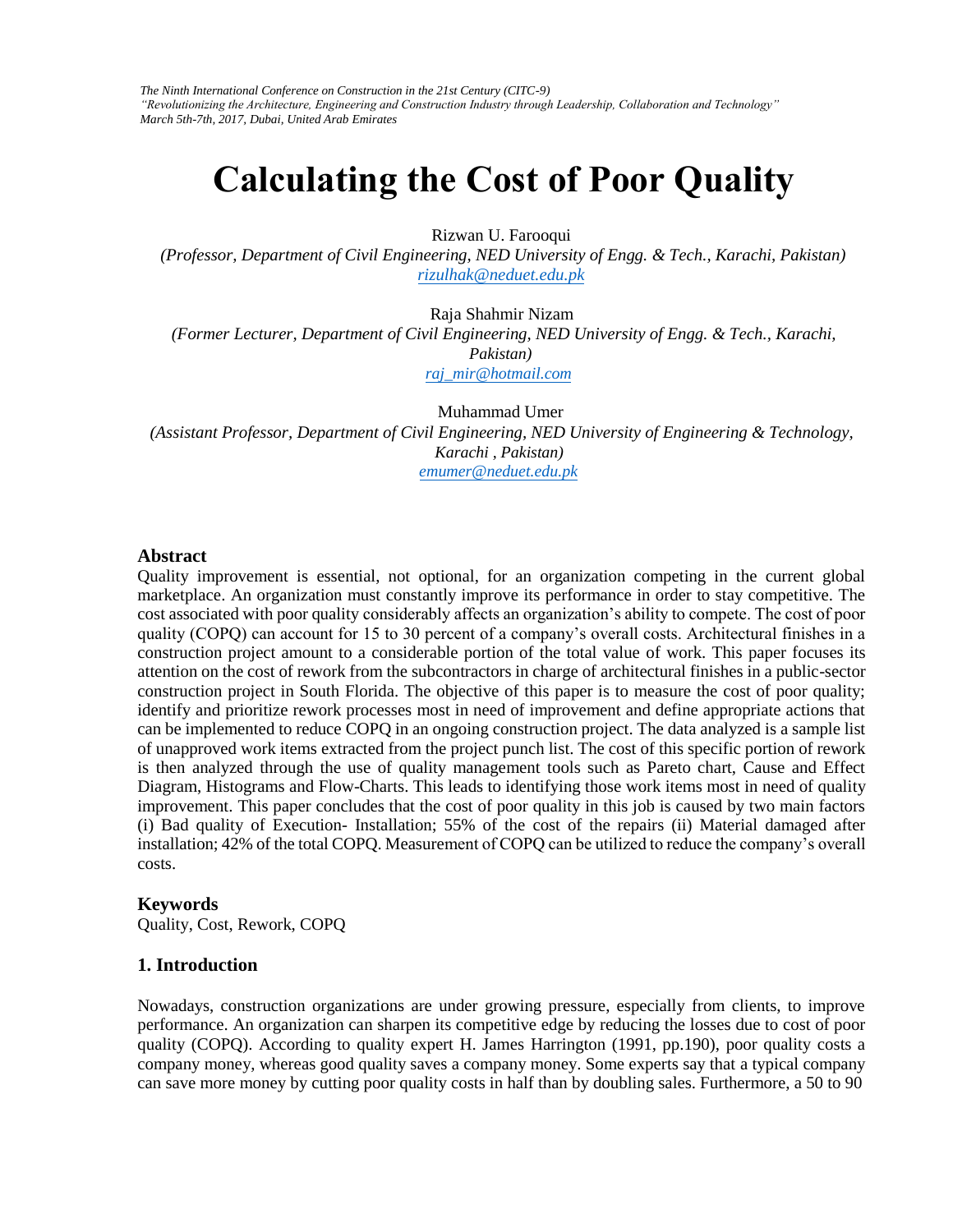percent of quality-related costs are spent to resolve problems, defects, or other failures (Suresh, Gameson, & Chinyio, 2008, pp. 7). Rework represents the unnecessary effort of redoing a process or activity that is incorrectly implemented the first time. A substantial amount of the cost of poor quality in construction is rework. The cost of rework has been put as high as 12 percent of the total cost of a project (Suresh, Gameson, & Chinyio, 2008, pp. 1). Also, Chapalkar (2011) states that the nature of poor works/ errors are quit diverse estimating that 20-40% of all construction project poor quality have their roots in errors arising during the construction phase, and a whopping 54% of all construction poor quality defects can be attributed to human factors like unskilled workers or insufficient supervision of construction work.

Architectural finishes in a construction project amount to a considerable portion of the total value of work. Therefore, any effort to minimize the cost of rework in this phase of construction is bound to produce significant cost savings. With the use of COPQ tools, one can identify and measure the company-incurred costs that result from errors or, as Harrington (1991, pp. 193) put it another way, "all the money the company spends because all activities were not done right every time".

This study examines the cost of rework from the subcontractors responsible for architectural finishes in the selected project. In general, the common factors that contribute to rework from the subcontractors are: inadequate supervision, damage to other trade's work due to carelessness, low skill-level of designers or construction labor; and poor choice of materials (Suresh, Gameson, & Chinyio, pp.1). A reduction in cost of poor quality (COPQ) can help in getting management's attention; in changing the way employees think about errors; in providing a better return on the problem-solving efforts and a means to measure the true impact of corrective action and changes made to improve the process; in creating a simple, understandable, method of measuring what effect poor quality has on the company; in producing an effective way to measure the impact of the improvement process and a single measurement that brings together efficiency and effectiveness measurements (Harrington, 1991, pp.191). COPQ should be seen in an organization not just as a problem, but as a perfect opportunity to improve performance.

## **2. Literature Review**

Quality is a dynamic state associated with products, services, people, processes, and environments that meet or exceed expectations. In early years, one of the major obstacles to the establishment of quality programs was the mistaken notion that the achievement of better quality required much higher costs. The truth is that unsatisfactory quality means unsatisfactory resource utilization. This involves waste of material, waste of labor and waste of equipment time. In contrast, satisfactory quality means satisfactory resource utilization and consequently, lower costs. During those years there was also the widespread belief that quality could not be measured in cost terms. Today, the measurability of quality costs is not only recognized but these costs are central to the management and engineering of modern quality control as well as to the business strategy Compare cost of quality versus cost of non-quality in construction. The methodology is based on quantifying the four types of quality-related costs in residential construction, and relates them to each other by expressing them all as percentages of the relevant total construction revenues. (Rosenfeld, 2009)

Armand Feigenbaum estimated that 15% to 40% of the manufacturer costs of almost any American product that you buy today are for waste embedded in it (waste of human effort, waste of machine-time and nonproductive use of accompanying burden). Feigenbaum (Total Quality Control, 1991) breaks down the quality costs in two areas: "the cost of control -those costs associated with the definition, creation and control of quality as well as evaluation and feedback of conformance with quality, reliability and safety requirements- and the cost of failure of control -those costs associated with the consequences of failure to meet the requirements both within the factory and in the hands of customers."

According to Feigenbaum, the problem is that Internal and External Failure costs have usually represented about 65 to 70 cents of every quality cost dollar. Appraisal costs probably range in the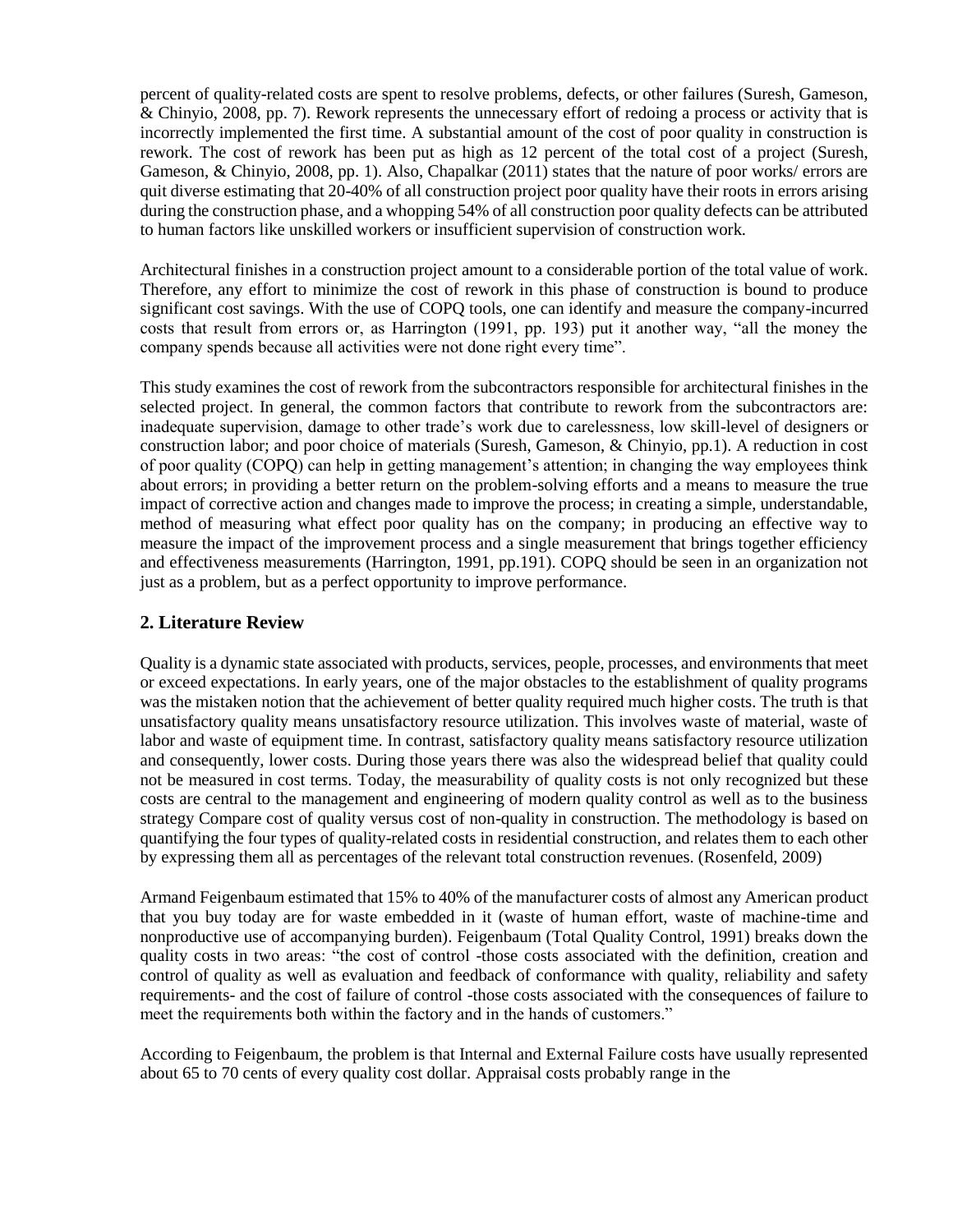neighborhood of 20 to 25 cents, and prevention costs probably do not exceed 5 to 10 cents out of the total quality cost dollar for many businesses. This means that the companies have traditionally been spending the dollars the wrong way. Very little money has been spent for the true defect-prevention technology that can do something about reversing the cycle of higher quality costs and less reliable product quality. The unprofitable cycle works like this: the more defects or nonconformities produced, the higher the failure costs.

The classical answer to higher failure costs has been more inspections (higher appraisal costs). Now, the tighter inspection does not have much effect in eliminating the defects and, since defective products are still being produced, some of them will end up in the hands of complaining customers. This keeps up the cost of failure and appraisal. The way of turning down this cycle is by is by focusing on prevention systems as suggested by the Total Quality approach. The additional dollars spent in prevention systems will be financed by a portion of the savings in failure and appraisal costs with the balance of quality cost dollars going to profit. The end result would be a reduction in the cost of quality and an increase in the level of quality. Edwards Deming (Out of the Crisis, 1982) agrees with the abovementioned concept in his

"14 points for Management" where he urges to "cease dependence on inspection to achieve quality" and to "eliminate the need for inspection on a mass basis by building quality into the product".

Although the abovementioned prevention-appraisal-failure cost model (PAF) is universally accepted for quality costing, Porter and Rayner (1992) describe some of the drawbacks of this process:

Difficulty to decide which activities stand for "prevention" since almost everything a well-managed company does have to do with preventing quality problems.

It is difficult to classify the costs into the different categories.

The PAF model doesn't include intangible costs.

The PAF model does not consider process costs while TQM focus on process improvement.

Davis (1987): The Construction Industry Institute developed the QPMS to track quality costs. This tool defines the cost of quality as the cost of correcting deviations (rework) plus the cost of quality management activity. The QPMS classifies the quality costs for tracking in 11 rework causes and 15 QM activities. The drawback for this system is that it doesn't consider the effect of failure on time-related cost and knock-on cost.

Abdul-Rahman (1993): developed a quality cost matrix to capture the cost of non-conformance during construction. No attempts were made to capture other quality costs such as prevention and appraisal. He did not consider the origin of deviations like Davis did.

Low and Yeo (1998): proposed a quantifying system called CQCQS. The cost system is basically a documentation matrix that accounts for quality costs expressed as prevention, appraisal and failure costs. The main feature of this model is the use of coding to classify the project items under "work concerned". The matrix was designed to capture the cost of failure primarily.

Finally, due to the difficulties in identifying and collecting construction quality costs with the PAF model, Tang, Ahmed, Aoieong & Poon (2005) had proposed the use a different approach called the "Process Cost Model". This model is based on the measurement of COC (cost of conformance) and CONC (cost of nonconformance) for individual processes. Each process contains a number of key activities with COC and CONC costs associated to them. Also, the findings from the current work concurs with the study of Mahmood, Shahrukh and Sajid (2012) when they found that team work; providing effective leadership; fulfilling health and safety requirements; measuring performance of activities on critical path; improving the productivity of resources and initiating accountability process are key for the reduction of the COPQ in construction projects in the Pakistani construction industry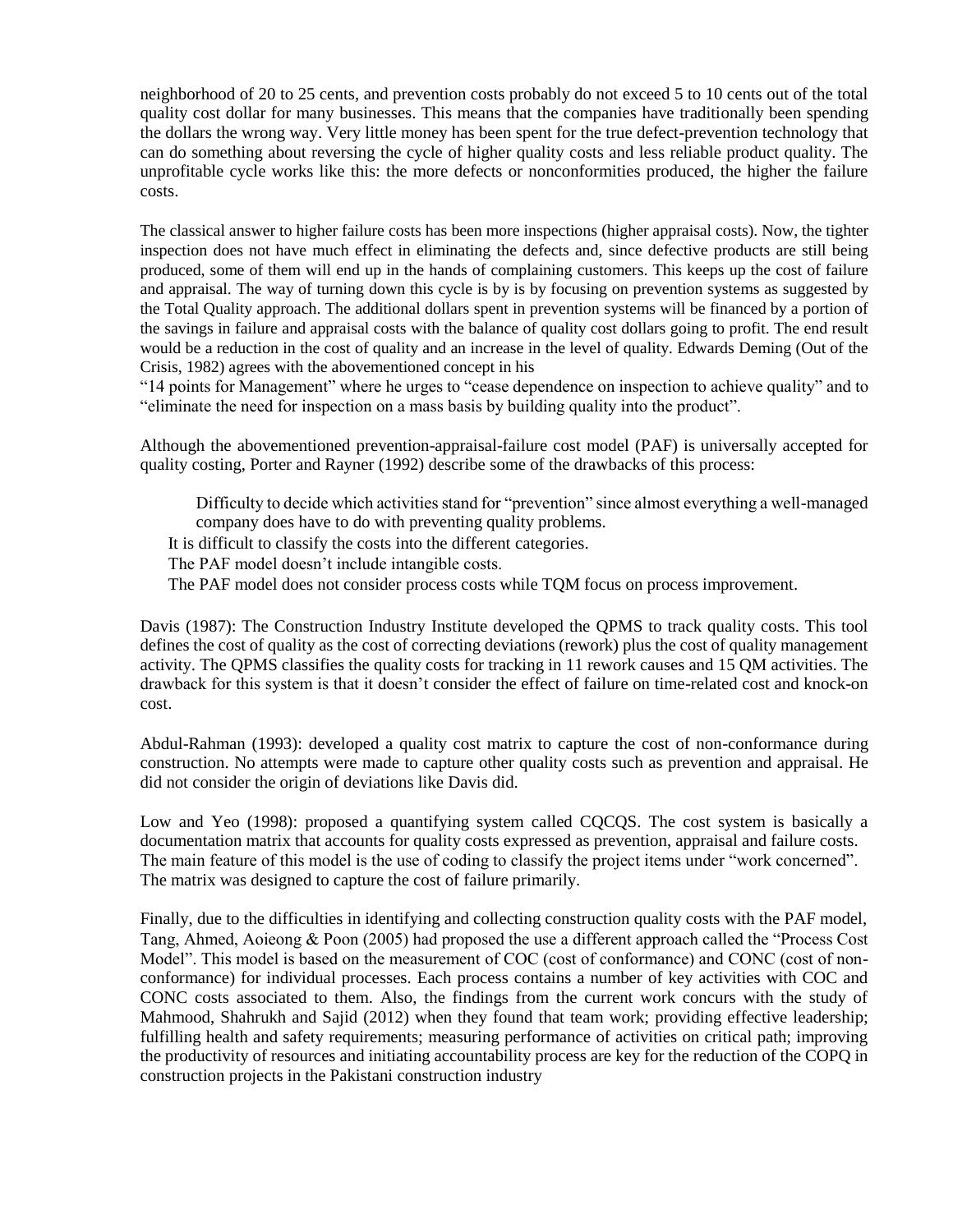## **2. Scope and Objectives**

The main objective of this study is to collect COPQ data associated to rework activities from the selected construction project, analyze (identify and prioritize) rework processes most in need of improvement, through the use of COPQ tools and define appropriate actions that can be implemented to reduce COPQ in the current construction project as well as in future projects. For the purpose of this paper, the measurement of COPQ has been limited to a representative sample of rework from subcontractors engaged in finish operations in an actual public-sector construction project in South Florida.

# **3. Research Methodology**

The project studied is a real construction project located in Miami-Dade County, FL. The punch list only includes Architectural items from the project. The total of the items recorded in this punch list were about 220, and at the time of the inspection the contractor stated that the building was substantially completed and ready for punch list inspection by A/E. In order to organize the data, clarify the problems, and help to identify the critical few, some TQM tools are employed. The tools used are the Pareto chart, Cause and Effect Diagram and Histograms. For further clarification, the information is also presented in tables and Pie Charts.

## **4. Data Collection and Catergorization**

Data was collected in the form of punch list provided by the project staff. Items were included as recorded during the inspection and classified into 14 different categories. The cost of fixing these items was indicated by the General Contractor's and based on the cost of past repairs for other projects. Following table 1 summarizes the data collected for the study. A code was assigned to each category to ease the analysis process, frequency of the each category is also identified. Quantities are displayed according to the product; some of them are calculated by Unit, Square feet or Linear feet. Value indicates the cost per measuring unit, quantity (Qty.) is defected quantity and total (TOT (\$)) total rework cost per category. Total Rework cost is estimated as 6,496 US Dollars.

| <b>CODE</b>   | <b>DESCRIPTION</b>                                       | FREQ. | <b>C'TIVE</b> | Unit    | Value(\$) | Qty. | $TOT($\})$ |
|---------------|----------------------------------------------------------|-------|---------------|---------|-----------|------|------------|
| $1$ -CD       | Clean door                                               | 13    | 13            | By unit | 4.5       | 13   | 58.5       |
| $2-CL$        | <b>Clean Light Fixtures</b><br>Caulking required at door | 15    | 28            | By unit | 2.5       | 125  | 312.5      |
| $3-DC$        | frame                                                    | 21    | 49            | By unit | 6.25      | 21   | 131.25     |
| 4-DP          | Door Paint                                               | 13    | 62            | By unit | 12.5      | 13   | 162.5      |
| $5-FS$        | Fix and secure door Hardwood                             | 13    | 75            | By unit | 3         | 13   | 39         |
| 6-FRG         | Fix return grill                                         | 17    | 92            | By unit | 3.25      | 28   | 91         |
| $7 - GC$      | Glue carpet at edges                                     | 8     | 100           | S/F     | 2         | 378  | 756        |
| 8-RCT         | Replace damaged ceiling tiles                            | 24    | 124           | S/F     | 13        | 98   | 1274       |
| 9-RPB         | Remove paint from wall base                              | 14    | 138           | L/F     | 1         | 102  | 102        |
| 10-RVCT       | Replace VCT Tile                                         | 23    | 161           | S/F     | 4.5       | 385  | 1733       |
| $11-TC$       | Touch up hard soffits                                    | 14    | 175           | S/F     | 2.5       | 325  | 812.5      |
| $12-TW$       | Touch up walls                                           | 22    | 197           | S/F     | 1.8       | 484  | 871.2      |
| $13$ -CP      | Door not closing properly                                | 7     | 204           | By unit | 3         | 7    | 21         |
| <b>14-RCF</b> | Replace damaged ceiling fixt                             | 10    | 214           | By unit | 13        | 10   | 130        |

## **Table 1: Data Collected**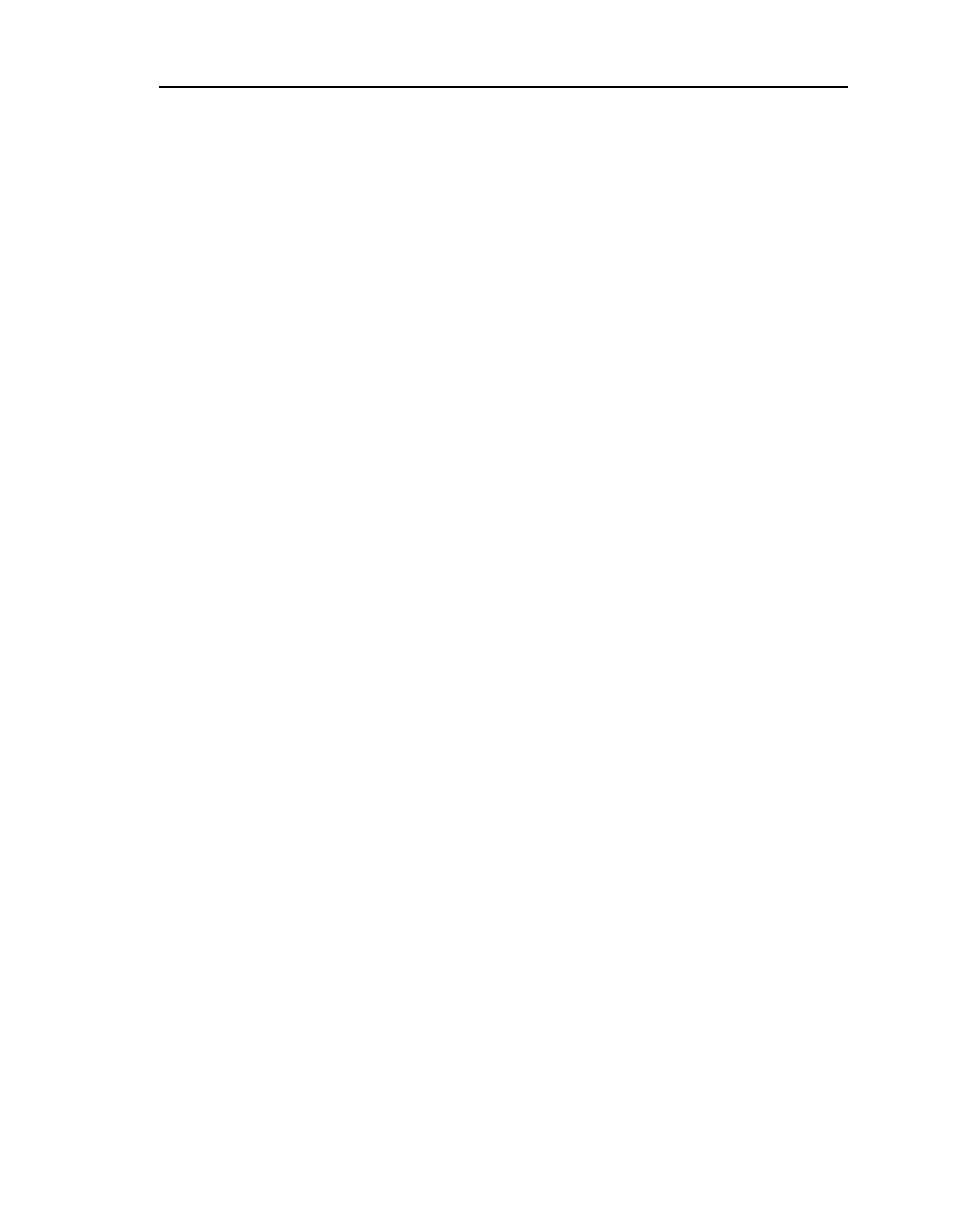# **4. Data Analysis**

Data Analysis is performed in three steps first the data is represented in bar charts and pie charts to have a better understanding of the data. In the second step the causes of the defects leading to rework are identified and finally critical causes are identified which needs to be emphasized in the strategies for reducing the cost of poor quality.

# **4.1 Representation of Data**

Figure 1 below shows a Histogram for the 14 categories indentified earlier for the recording of rework items. The five most frequent items are (i) Replace damaged ceiling tiles (8-RCT), (ii) VCT Tiles replacement (10- RVCT), (iii) Touch up walls (12- TW), (iv) Caulking at door frames (3-DC) and (v) Fix return grill (6-FRG). The five categories add upto 50% of the total 214 punch list items.



**Figure 1: Histogram of Punch List Items**

Figure 2 below shows the cost of the items. The five most expensive items include (i) VCT tiles replacement (10-RVCT), (ii) Replace damaged ceiling tiles (8-RCT), (iii) Touch up walls (12-TW), (iv) Touch up paint<br>on soffits (11-TC)  $5.1$  and ESTIMATED  $_{(v)G\text{lineCarnet}}$  VALUE  $_{(7-G\text{C})}$  OF  $_{\text{The}}$  FIX



Figure 3 below show the pie chart of the above mentioned five most expensive rework categories.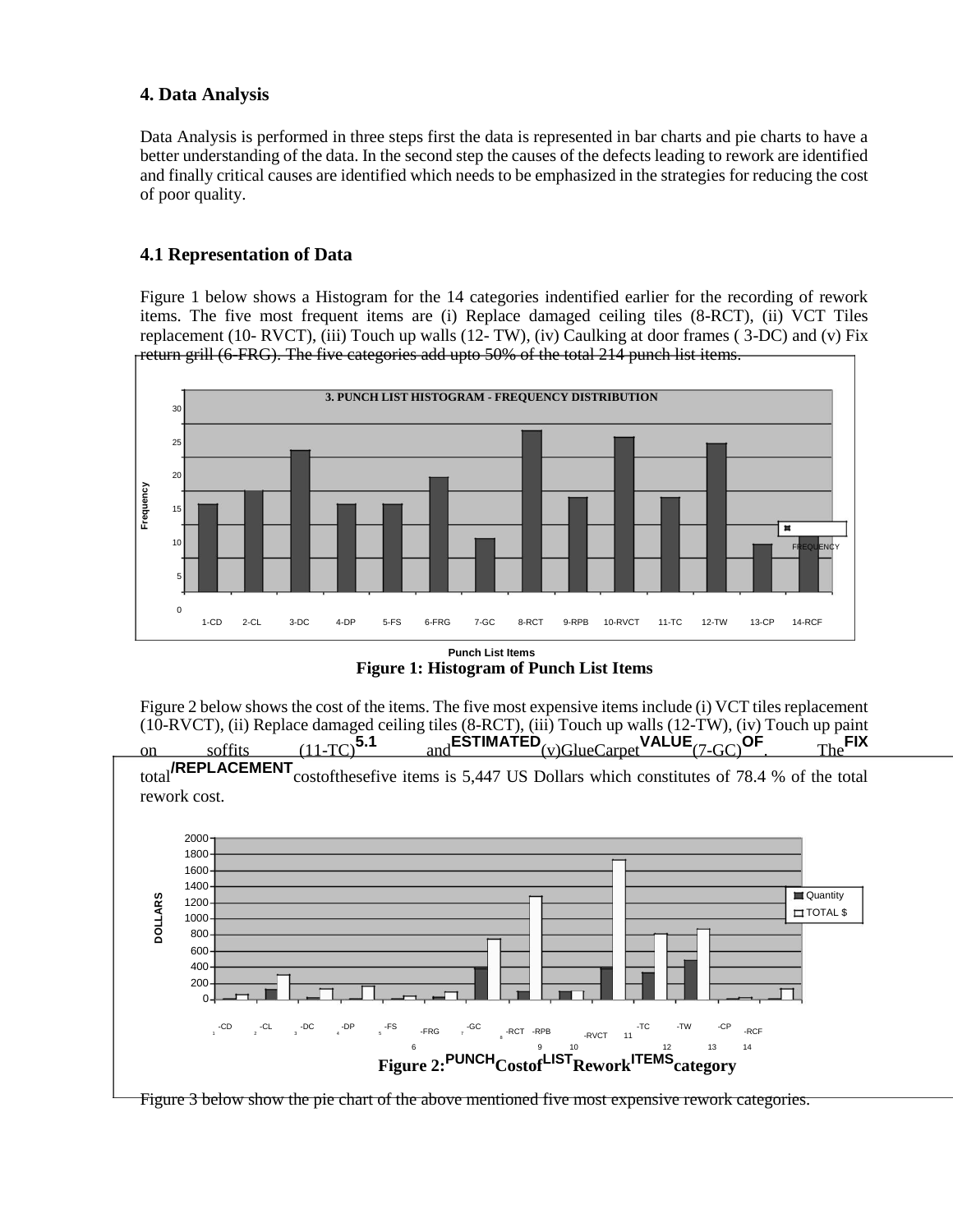Category 5- Replacement of VCT tiles constitute most 32% and 1,733 US Dollars.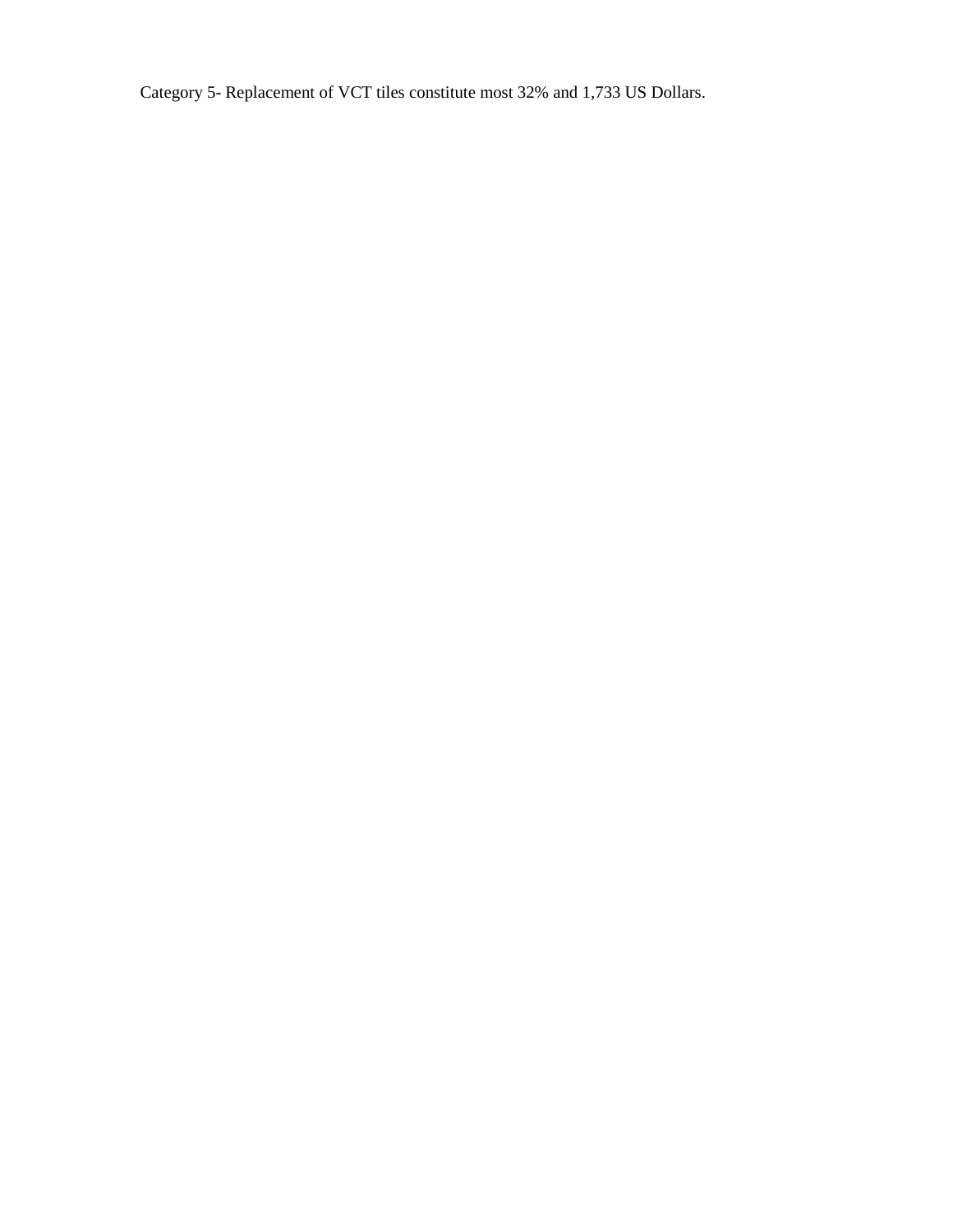

**Figure 3: Pie-chat for 5 most expensive reworks.**

## **4.2 Causes of Rework**

The GC's final goal is to bring the punch list items to a "conformance condition" in order to get the architect's final sign-off. The submittal process starts when the trade contractor submits to the general contractor the shop drawings, cut sheet or sample based on the requirements of the specification section. Once this is reviewed and approved by the GC it is forwarded to the A/E team for final approval. Finally, upon approval by the A/E, the fabrication and delivery phase starts. When asked about potential impacts as a result of delays in fabrication or errors in the submittals, General Contractor reported that the submittals were approved in a timely manner and that there were no errors to be accounted for; this rules out the possibility of problems generated by the submittal process. By using the Cause and Effect diagram from the TQM tools the common causes involved in the material delivery process are identified, which includes from the time the material arrives to the site, when it's delivered, stored and finally installed.



**Figure 4: Cause and Effect Diagram**

Figure 4 above shows the cause and effect diagram created after a brief feedback according to the General Contractor of the process summarized below:

## **4.2.1 Loading and unloading**

This process starts when the trade contractor gets the approval for the material and coordinates with the G.C the delivery schedule. As soon the material is required it is prepared by the T.C for delivery at the job site, this activity includes the following activities: receipt of approved submittal, selection of material on warehouse, preparation of the invoice, packing and loading to delivery trucks. According to the G.C in this project the Vinyl Composite Tiles were delivered in an acceptable condition by the manufacturer. However, there were some concerns about the packing process of the product since at the time of unloading and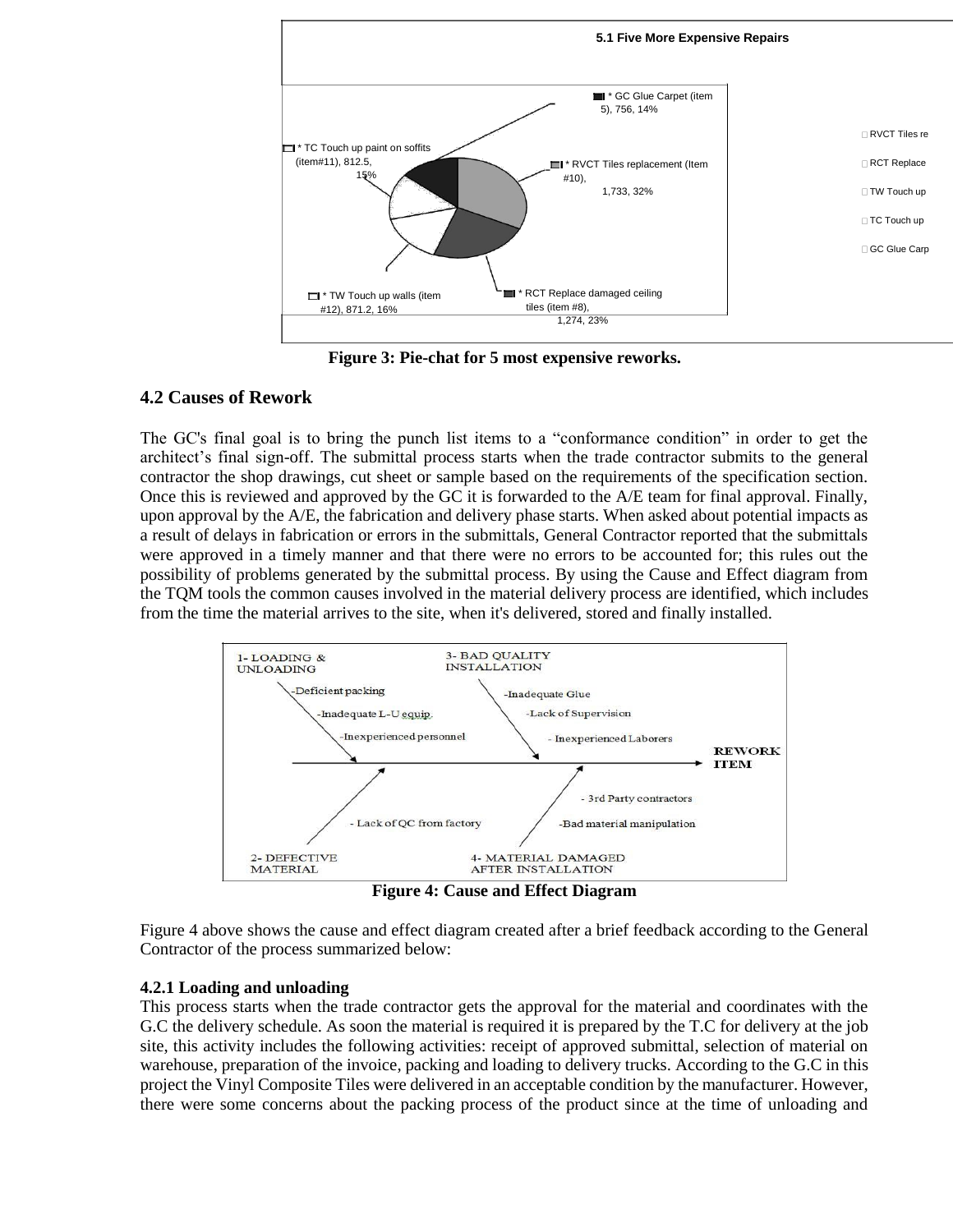storage some of the items were damaged as a consequence of falling off from the pallet.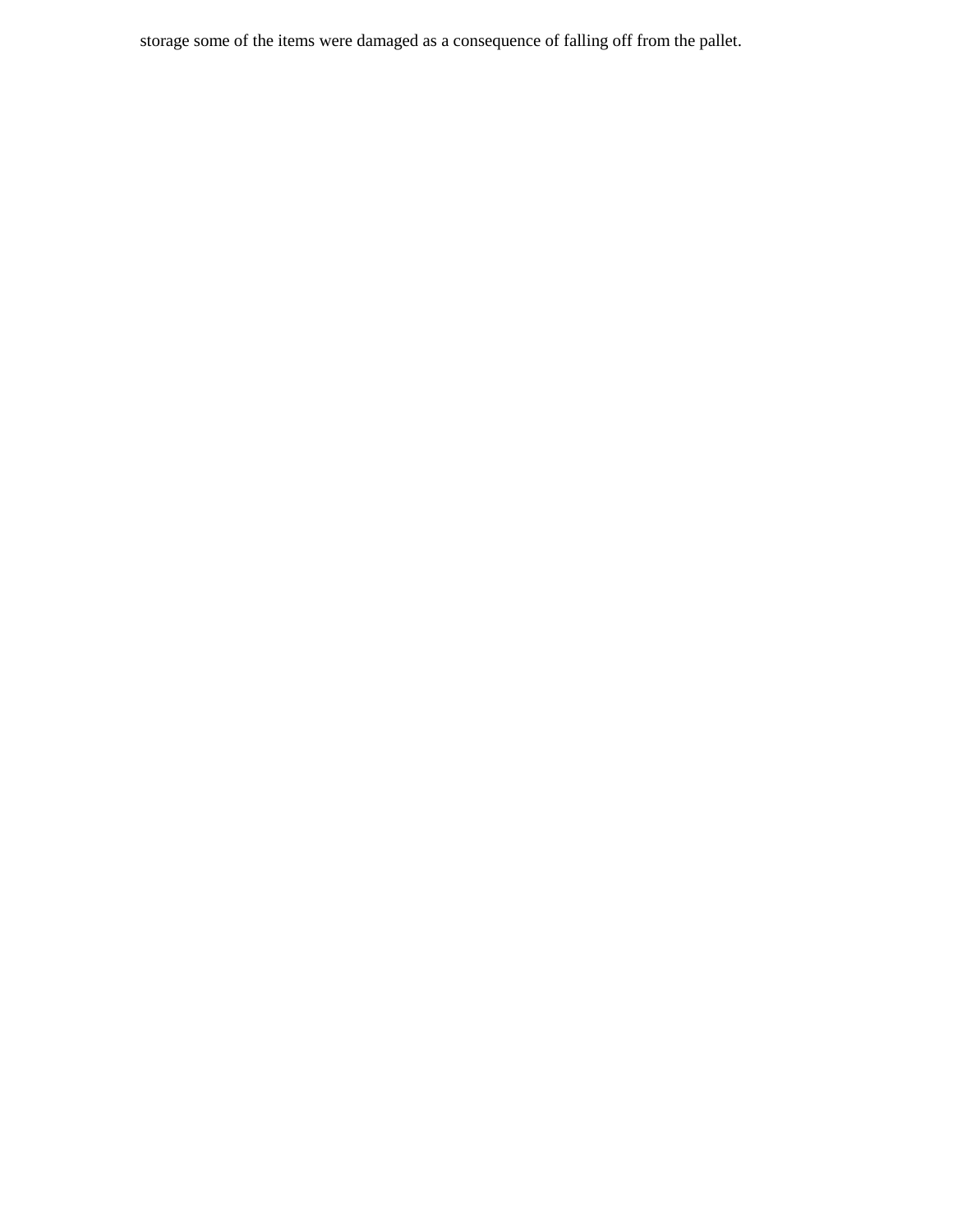This only accounts for a low percentage of the material and was estimated by the General Contractor as only 2 or 3% of the total cost.

#### **4.2.2 Defective material**

The G.C. reported that the product arrived in good condition; there were no incidents due to defects reported at this time.

#### **4.2.3 Bad quality- Installation**

About 55% percent of the defects found by the A/E in the punch list process were as a consequence of the VCT tiles lifting up on the corners, especially in the areas when cut outs have been done (around door frames and corners). The Contractor stated that the glue used for the VCT installation was not the one recommended by the manufacturer but that the one used has the same performance specification when compared to the recommended product. In any case, the final assessment points out that the glue used during the installation is creating the installation problems and for this reason the defective VCT needs to be reinstalled, adding extra cost for repairs in materials and labor. In relation to the remaining four items same percentages may be applied because of the similarity of its common causes.

## **4.2.4 Material damaged after installation**

The study building has retail areas that were leased to different tenants. The corridors and common areas were built by the G.C but third party Contractors were responsible for the tenant improvements. The scope of work performed by TI contractors was the following:

Ceilings: Installation of ceilings and ductwork

Wall: Construction of new interior partitions at tenant spaces

Floor: New Flooring installed

Doors: Some doors need to be reworked due to 3rd party damage

Due to the traffic of materials and ongoing construction at the tenant spaces, the floors, ceilings, doors and walls at the common areas have been affected. The third-party contractors have been responsible for additional damages that account to 42% of the total cost of the punch list repairs. Unfortunately, the G.C. contract states that he is fully responsible for all the construction management including the coordination with other trades so the GC is accountable for fixing all the defects which according to our analysis add up to a total of \$6,495.00.

## **4.3 Special and Common Causes Chart**

| <b>DESCRIPTION</b>                                       | <b>PERCENTAGE</b> | <b>DOLLARS</b> |
|----------------------------------------------------------|-------------------|----------------|
| 1- Loading and unloading material                        | 3%                | \$163.41       |
| 3- Bad Quality-Installation<br>4- Material damaged after | .55%              | \$2,995.85     |
| installation                                             | 42%               | \$2,287.74     |
|                                                          | <b>TOTAL</b>      | \$5,447        |

#### **Table 2: Percentage value of Rework Caused**

Table 2 shows the estimated percentage values for each of the causes which are contributing to the cost of rework of the punch list items. Installation procedures for tiles such as glue indicated earlier caused the most rework cost.

## **5. Conclusions & Recommendations**

*"Often, we hear that companies cannot afford to measure their business processes. We contend that you cannot afford not to measure them."* (Harrington, 1991, pp. 201). The cost of poor quality in this job is